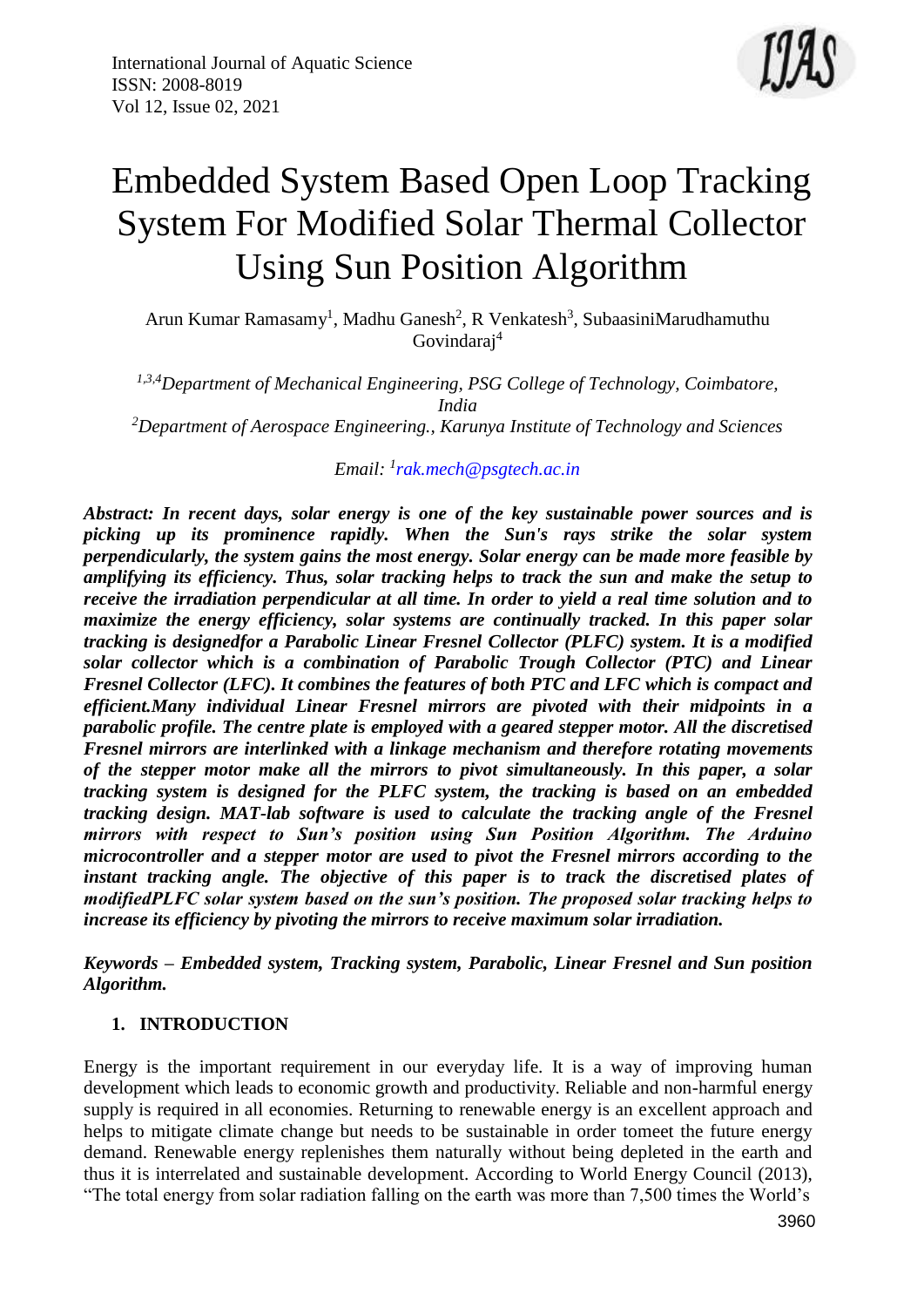

total annual primary energy consumption of 450 EJ"[8]. The fuel for solar energy technology is solar irradiance to generate electricity using photovoltaic (PV) [2] and concentrating solar power (CSP), to produce thermal energy [3] This gives the evident solution for growing demand of energy.

In recent days, solar energy is one of key sustainable power source and is picking up its prominence rapidly. Solar energy technologies are those which employ directly the solar flux that reaches the solar system in three different ways to produce heat energy, chemical energy and electrical energy respectively in a collecting element (receiver). To increase the performance of the solar energy systems it is usual to previously concentrate the solar flux that reaches the solar system receiver to achieve higher peak temperatures and solar flux densities which improves thermodynamic efficiencies and reducing the heat loss area in relation to the receiver area. Two main types of solar concentration technologies can be found: concentrated solar thermal power (CSP) and concentrated photovoltaic (CPV). CSP produce high temperature heat that can be used directly in a process (process heat) or to produce steam to spin turbines and generate electricity. On the other hand, CPV uses concentrated solar radiation onto small photovoltaic cells to produce electricity. Recently, the research advances have achieved the combination of the two technologies, CPV with CSP, which is called concentrated photovoltaic thermal (CPVT). Studies show the very high potential of the CPVT technology due their unique features [4].

Solar energy can be made more feasible by amplifying the efficiency of solar thermal systems. Solar systems output is highest during the day when the sun's rays are normal to the system, since it receives maximum input. Thus, solar tracking helps to track the sun and make the setup to receive the irradiation perpendicular at all time. The aim of solar tracking is to maximize the irradiation received by the solar thermal collector or PV panel. In order to yield a practical option and to increase the energy output, solar tracking is widely used in solar systems. The commonly used concentrators for thermal applications are Parabolic Trough Collector (PTC) and Linear Fresnel Collector (LFC). PTC offers high manufacturing and maintenance cost. LFC's were developed as an alternative to counter the drawbacks of PTC but it either reduces the output power or increase the size.

In this paper, solar tracking is incorporated to a Parabolic Linear Fresnel Collector (PLFC) system. It is a modified solar collector which is a combination of Parabolic Trough Collector (PTC) and Linear Fresnel Collector (LFC). It combines the features of both PTC and LFC which is compact and efficient. The objective of this paper is to position the discretised plates of modified solar thermal collector with respect to the sun's position. The proposed solar tracking helps to increase itsefficiency by pivoting the mirrors to receive solar irradiation during whole day time.The formatter will need to create these components, incorporating the applicable criteria that follow.

#### SOLAR TRACKING

The Earth is in a constant rotation, so the relative position of the Sun in the sky continuously changes but can be defined by means of solar position algorithms or optically, with enough precision. Most of the solar concentrators demand a mechanism that controls the systems alignment with the Sun (solar tracker), being this a key issue for the general system efficiency.

#### *A. Solar Tracking*

The Earth is in a constant rotation, so the relative position of the Sun in the sky continuously changes but can be defined by means of solar position algorithms or optically, with enough precision. Most of the solar concentrators demand a mechanism that controls the systems alignment with the Sun (solar tracker), being this a key issue for the general system efficiency.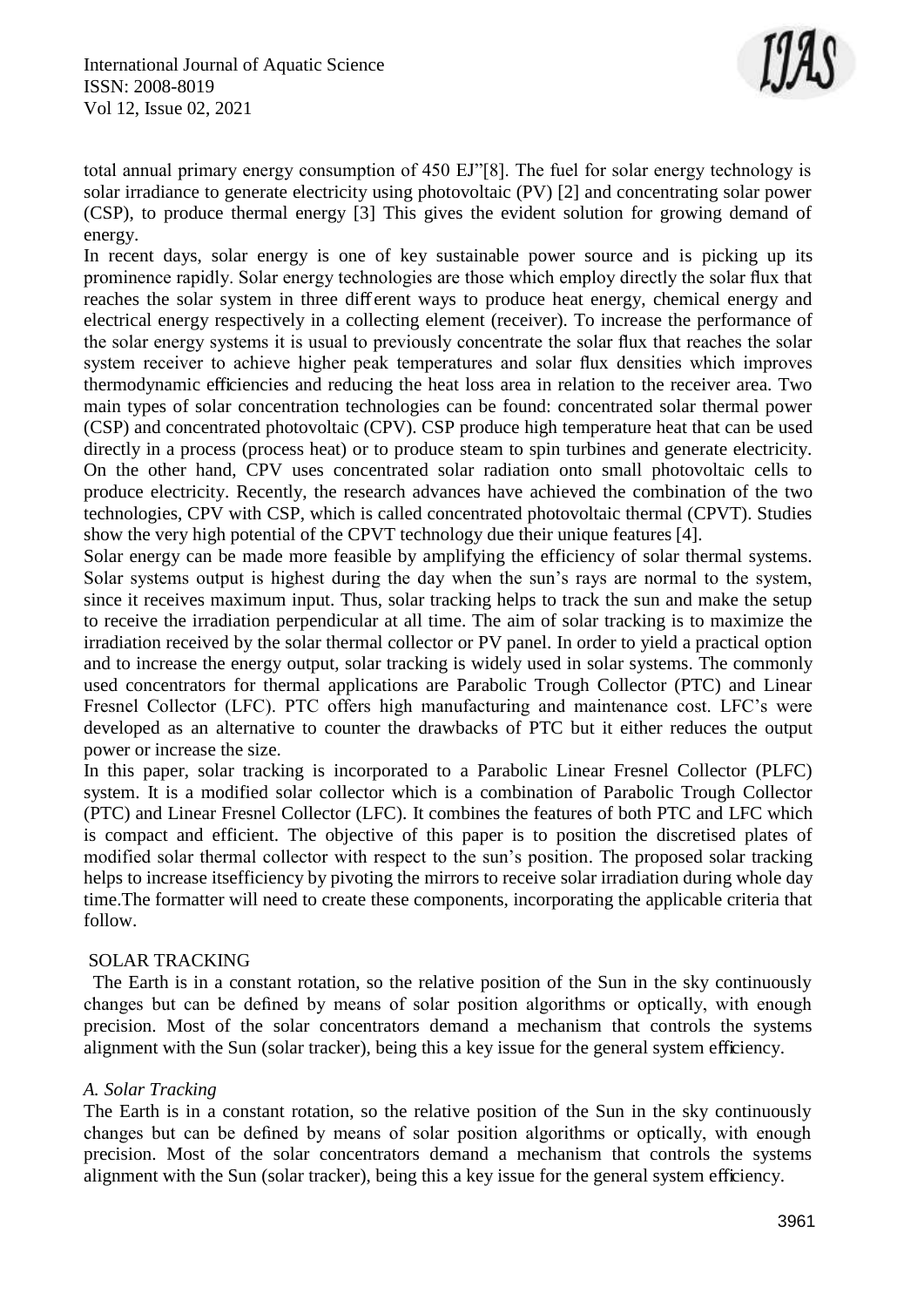

## *B. Solar Tracker*

Trackers orient the solar systems to redirect the solar radiation. Tracking systems change the orientation of solar collectors throughout the day;sun's position is tracked and the energy capture thus maximized.

Solar trackers can be classified regarding the number and position of rotation axes. Systems with one rotation axis are employed with solar concentration systems like PTC or LFC. The tracking systems can be horizontal, vertical or tilted-axis. The main CSP applications of the single axis tracker are PTC and LFC. The main disadvantage of the single axis tracking system is that it can only track the sun during the daily movement and not the yearly movement, and during the cloudy days, the efficiency of the tracking system is reduced by a large amount due to the rotation around only one-axis. [6]



Fig. 1 Classification of solar trackers based on tilt axis

On the other hand, systems with two rotation axes, called point-focus systems, are employed with heliostats and dish modules. Azimuth-elevation, target aligned and polar trackers can be found as sub categories depending on the rotation axes position. One of the most important applications to dual axis tracker are CSP applications and especially solar dish and solar tower systems where the long distance between the heliostat reflectors and the receiver point concentration led to angle errors in the results.[6]

#### *C. Driver Types*

Sun tracking can eitherbe continuous or discrete depending on control method and the design of the rotary system. Most Sun tracker systems are developed for a specific solar technology. Solar tracker drive systems are classified based on the tracking technology.

Majorly, solar trackers can also be classified to five types,based on control methods passive and active solar trackers are the common trackers. Passive solar trackers are made up of two actuators that work against each other and are powered by thermal expansion.Microprocessor and electrooptical sensor-based active trackers, PC-controlled date and time-based active trackers, auxiliary bi-facial solar cell-based active trackers, and a combination of these three systems are all available[7].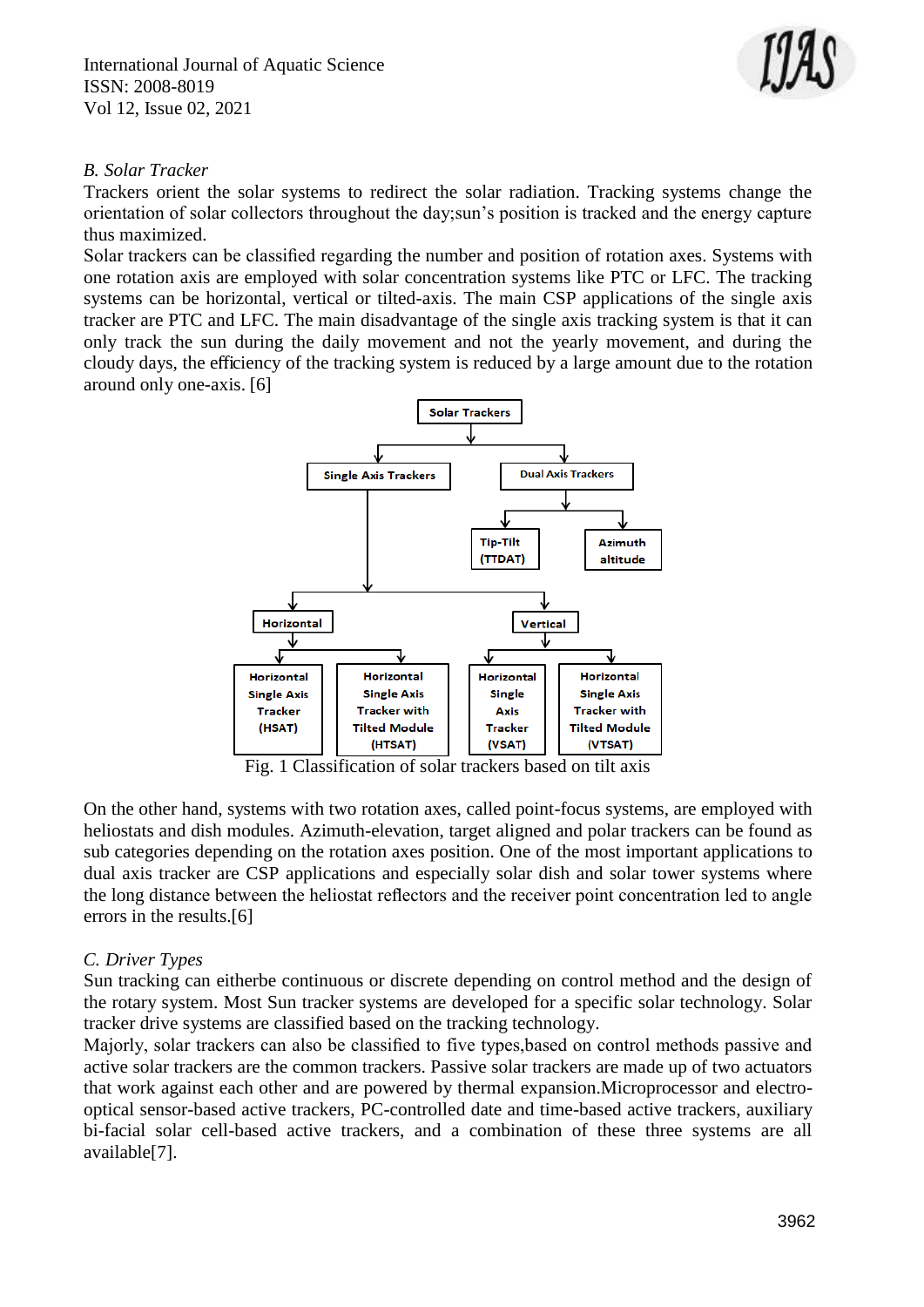



Fig. 2 Classification of solar trackers based on driver

Regarding control for active solar trackers, both closed-loop and open-loop controllers can be found. To evaluate if its inputs have achieved the desired goal without needing feedback, an open-loop controller estimates its inputs using only the current state and a computer algorithm.The sun position is computed using solar equations that require time and place as inputs and is computer controlled based on date and time. When compared to the other two forms of closed loop controllers for solar trackers that are dependent on feedback from sensors, the accuracy of this system is heavily influenced by continual aberrations.This one is simpler than the closed-loop controller, but it is unable to remedy any system disturbances [5].

In case ofmodified collector, active solar tracker with open loop controller is been incorporated as the system cannot be easily disturbed by external act. So, feedback circuit is not necessary.

PROPOSED TRACKING SYSTEM



Fig. 3 Proposed Tracking System Framework

In this paper, solar tracking is incorporated to a Parabolic Linear Fresnel Collector (PLFC) system. It is a modified solar collector which is a combination of Parabolic Trough Collector (PTC) and Linear Fresnel Collector (LFC). It combines the features of both PTC and LFC which is compact and efficient. Many individual Linear Fresnel mirrors are pivoted with their midpoints in a parabolic profile. The centre plate is employed with a geared stepper motor. All the discretised mirrors are interlinked with a linkage mechanism and therefore rotating movements of the stepper motor make all the mirrors to pivot simultaneously. A single axis sun tracking mechanism for PLFC systems is proposed in this paper using an embedded based approach. MAT-lab software is used to calculate the tracking angle of the Fresnel mirrors with respect to Sun's position by using Sun Position Algorithm. The arduino microcontroller and a stepper motor are used to pivot the Fresnel mirrors according to the instant tracking angle. The objective of this paper is to position the discretised plates of modified solar thermal collectorbased on suns position. The proposed solar tracking helps to increase its efficiency by pivoting the mirrors to receive solar irradiation during whole day time.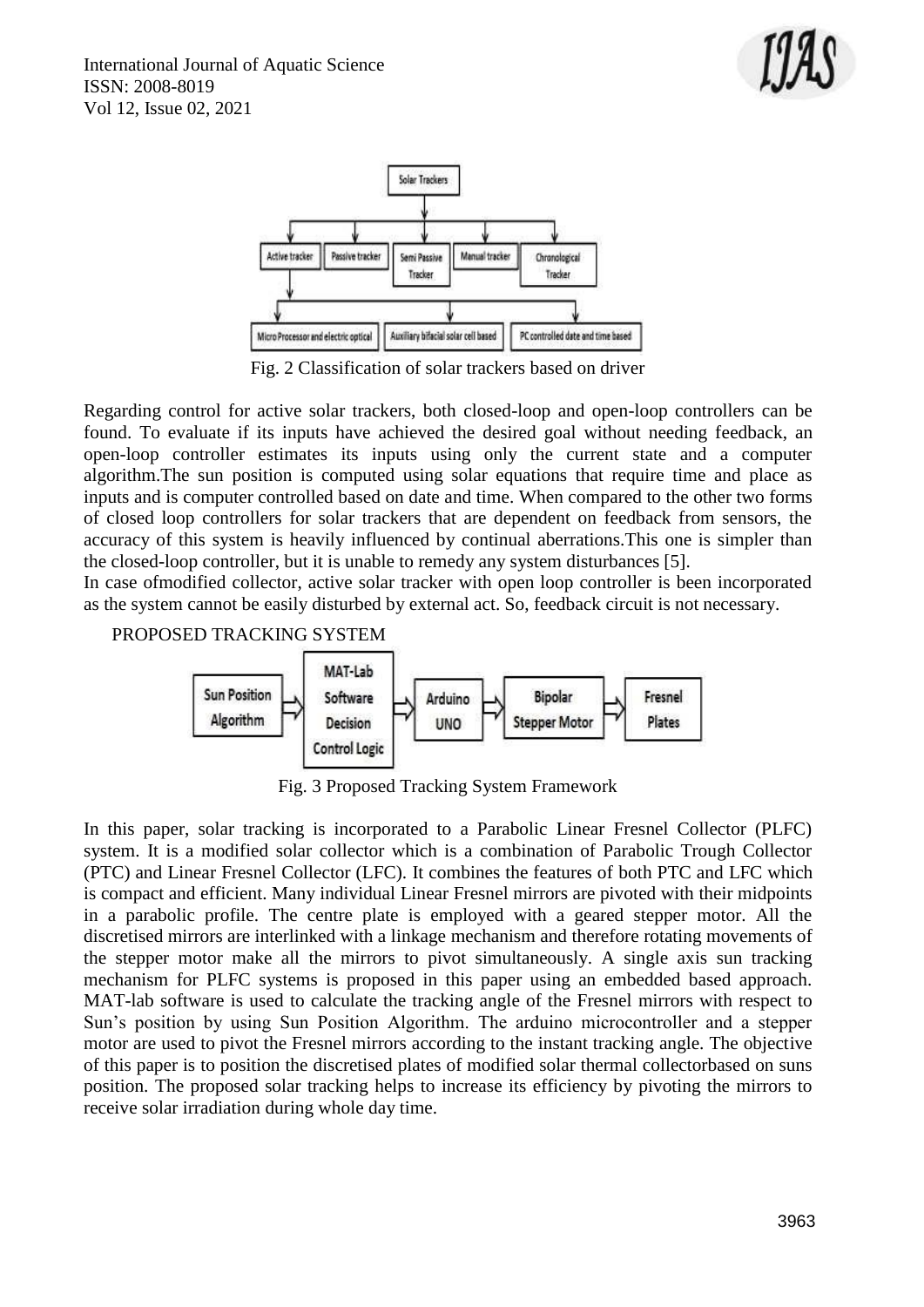

### *A. Methodology*

- Software MAT-Lab (Decision Control Logic)
	- Hardware Arduino Uno, Stepper Motor, Driver circuit
		- Mat-lab acts as a decision control logic. Sun Position Algorithm is interfaced with Matlab.
		- Mat-lab does the main calculation process.
		- Arduino gets the command (tracking angle) from Mat-lab.
		- Arduino gives the command to driver circuit of stepper motor.
		- The stepper motor responds to its driver circuit signal.
		- Fresnel plates are made to rotate in order to track the sun.

## ELEMENTS OF TRACKING SYSTEM

The vital elements of any tracking system include,

• **Sun tracking algorithm**: This algorithm calculates the Sun's azimuth and zenith angles, which are used to align the solar panel or reflector with the sun. The tracking method would be based on either mathematical astronomical references or real-time light intensity sensors.

• **Control unit**:The Sun tracking algorithm can be implemented, and the positioning system must be moved in relation to the Sun.The calculation is done by MATLAB, which sends commands to the Arduino UNO, a microprocessor board that is attached to control motor mechanism.

• **Positioning system**:To adjust the array of reflectors so that the Sun is focused at the correct angle.Hydraulic or electrical positioning mechanisms are available.To monitor the present position and change the position defined by the control unit, electrical positioning systems use encoders, linear actuators, or variable frequency motors.

• **Drive mechanism / transmission**: Linear drives, swivel drives, hydraulic cylinders, worm gears, planetary gears, linear actuators, and threaded spindles may be used to power the positioning system.

• **Hybrid Stepper Motor** is used due to its high torque and low power consumption. Planetary gears are coupled with it to increase the torque ratio.

• **Driver Circuit**: Hybrid Stepper motor requires a micro-step driver circuit. A stepper motor driver is a device that supplies the necessary current and voltage to a stepper motor to ensure smooth operation. It is a circuit that converts pulse signals from a controller into stepper motor motion.

• **Power supply unit**: Power Unit is a transformer for supplying suitable voltage and current to the driver circuit.

• **Modified Collector:** Parabolic Linear Fresnel Collector (PLFC)

#### *A. Parabolic Linear Fresnel Collector(PLFC)*

An experimental setup has been developed for testing of modified collector. The modified collector of solar concentrator was to use semi-spherical surface covered with many small sections of mirror to form a segmented, spherical concentrator. Linear Fresnel mirrors having a structure of rectangular plate are mounted on the parabolic curves as in PTC. The midpoint of each mirror edge lies on a parabolic curve. Here the absorber tube will be fixed non movable. It concentrates beam radiation to a stationary receiver. It consists of glass absorber tubes and 17 mirrors. Each receiver has a secondary CPC reflector that directs the beam radiation on to the absorber tube. The entire optical system is enclosed by a sealed glazed casing.The bipolar stepper motor coupled with planetary gear is attached to the centre mirror of the PLFC collector. The mirrors are interlinked through a linkage mechanism hence mirrors are rotated uniformly. Therefore, all the mirrors in parabolic curve are made to track the sun uniformly.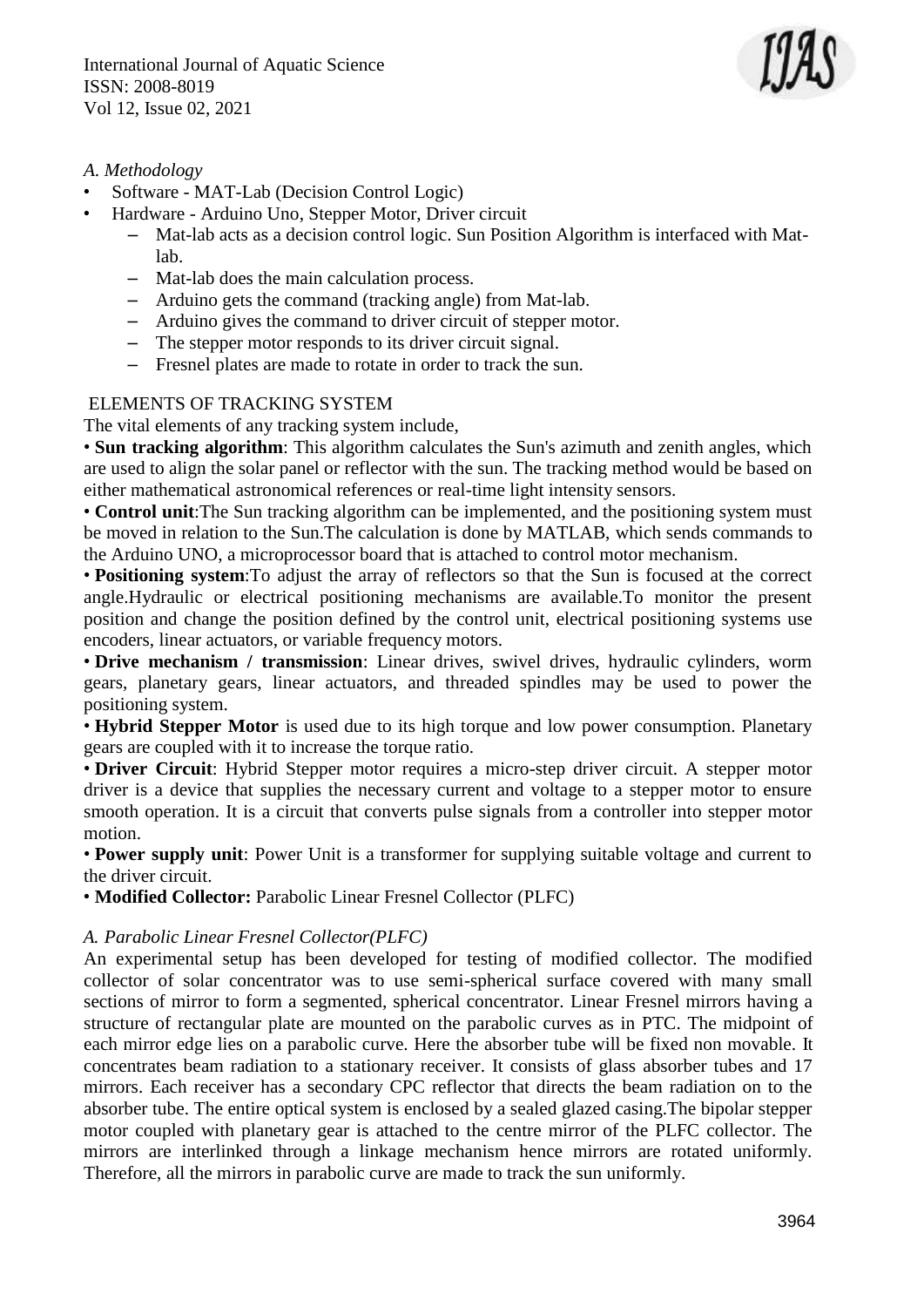

#### *B. Bipolar Stepper Motor*

A stepper motor is a brushless DC electric motor that divides one rotation into an equal number of steps.The microcontroller can be used to control the motor's position.The size of the motor is carefully chosen in relation to the given application, taking torque and speed into account.In a two-phase stepper motor, an electromagnetic coil can be wound in either a unipolar or bipolar configuration. Each phase of a unipolar motor has two windings.The magnetic pole arrangement can be switched without changing the current direction.Bipolar motors have a single winding for each phase.To reverse the magnetic pole, the winding current should be reversed. When compared to unipolar stepper motors, the windings in bipolar stepper motors are better utilised, and thus bipolar is more powerful than unipolar motors of the same weight.The complexities of driving a bipolar stepper motor can be mitigated by the abundance of driver circuits available. Hybrid Bipolar stepper motor of (planetary gear box stepper motor – BH86SH156-6204PL-10 high torque hybrid)is being selected according to the torque requirement. This hybrid bipolar stepping motor has a maximum 1.8° step angle (200 steps/revolution). Each phase draws 1 A at 2.4 V, allowing for a holding torque of 4.2 kg-cm (51 oz-in). The motor has four color-coded wires terminated with bare leads: black and green connect to one coil; red and blue connect to the other.

The commonly used driving circuit is H-bridge arrangement and the circuit is considered to be complicated.



Fig.4Bipolar Stepper Motor- Planetary Gear Box

Since, it is a bipolar stepper motor it has 4 wires. Bipolar stepper motors have two windings, which are not connected to each other, wired internally like this:



Fig. 5 Wiring Diagram

#### *C.Micro Step Driver*

Step motors are commonly driven by microstepping drives. A Microstep Driver applies power to the appropriate step motor winding to produce torque. Smaller step angle is achieved by dividing the current between the motor phases. It provides higher resolution but with less torque. It does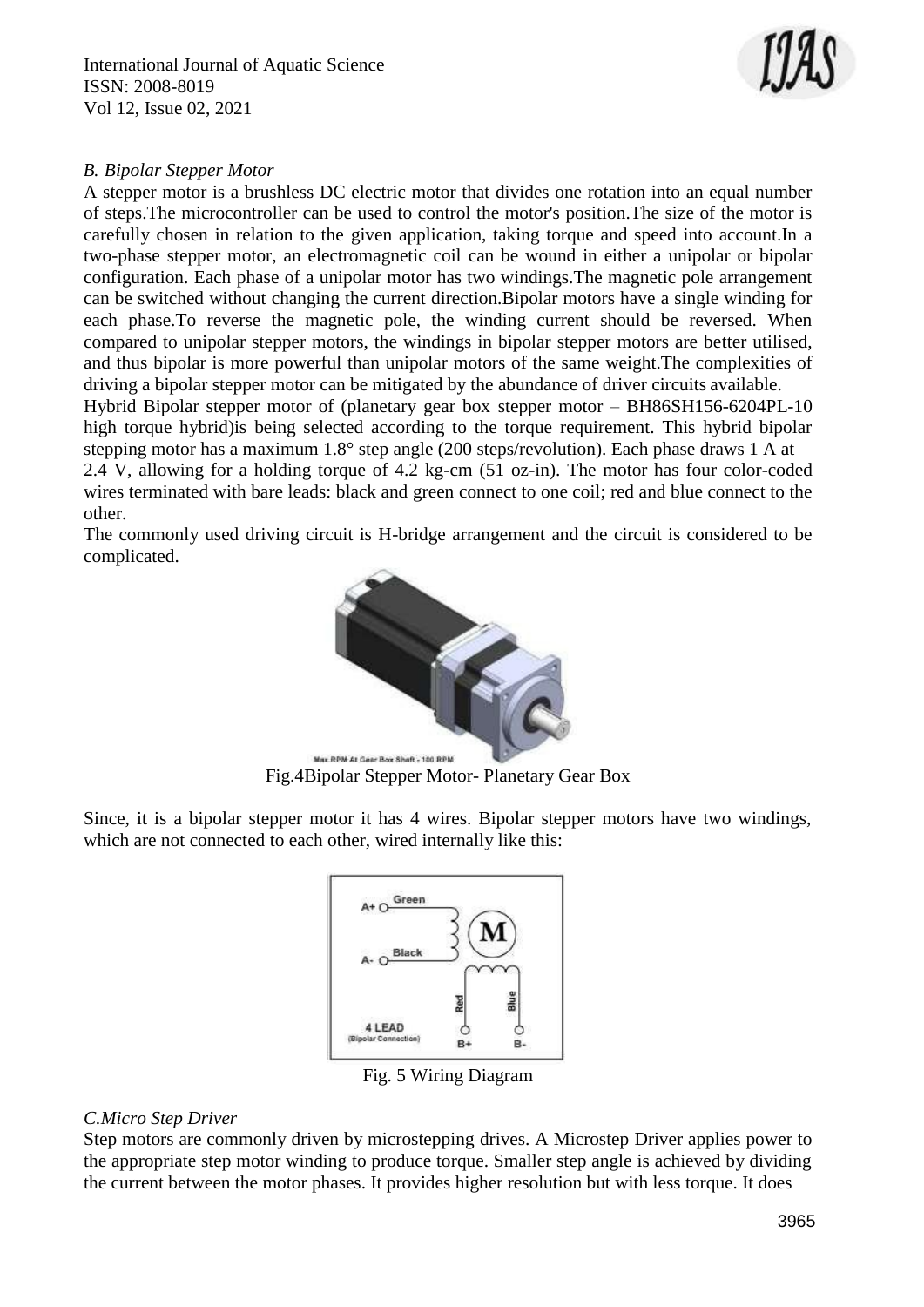

not increase step accuracy, but will allow a motor to run with less noise, minimize low speed resonance effects and produce smooth rotation over a wide speed range. It is a dual H-bridge motor driver interfacing circuit which accepts a low-current control signal and outputs a highercurrent signal to drive the stepper motor.

#### *D. Arduino Uno*

The Arduino Uno is an open-source microcontroller board. It is based on the Microchip ATmega328P microcontroller. It was developed by Arduino.cc. The board has sets of digital and analog input/output (I/O) pins that may be interfaced to various expansion boards (shields) and other circuits. The board has 14 Digital and 6 Analog pins. It is programmable with the Arduino IDE (Integrated Development Environment) software via a type B USBcable. It can be powered by the USB cable or by an external 9-volt battery.

In our proposed work, Arduino Uno is interfaced with the Mat-lab. It is programmed using Matlab. It couples the Mat-lab and Stepper motor. The micro-step driver circuit acts as a bridge between stepper motor and Arduino.



Fig. 6Pin Mapping of Arduino UNO

## *E. Mat-Lab Decision Control Logic*

MATLAB is known as matrix laboratory. It is a multi-paradigm numerical computing environment. It is proprietary programming language. It was developed by Math Works. MATLAB is a high-performance technical-computing language. It combines calculation, visualization, and programming into an easy-to-use environment where familiar mathematical notations are used to represent problems and solutions. Typical applications include: Math and computing. MATLAB allows to manipulate the matrixes, to plot functions and data, to implementalgorithms, to construct user interfaces and to communicate with programs written in other languages.

In this proposed tracking mechanism, MAT-Lab is used as the decision control logic. Tracking angle for the time instant is calculated using sun position algorithm in the excel sheet. MAT-Lab gets the pre calculated time stamp and its corresponding tracking angle data from excel sheet. Its time stamp is compared with the current system time stamp for the execution of motor operation. It is clearly explained in followed flowchart and algorithm.

# *Step 1: Get the updated Sun Position Algorithm from the Excel sheet. (Time stamp and tracking angles)*

*Step 2: Get the system time stamp (Current time).*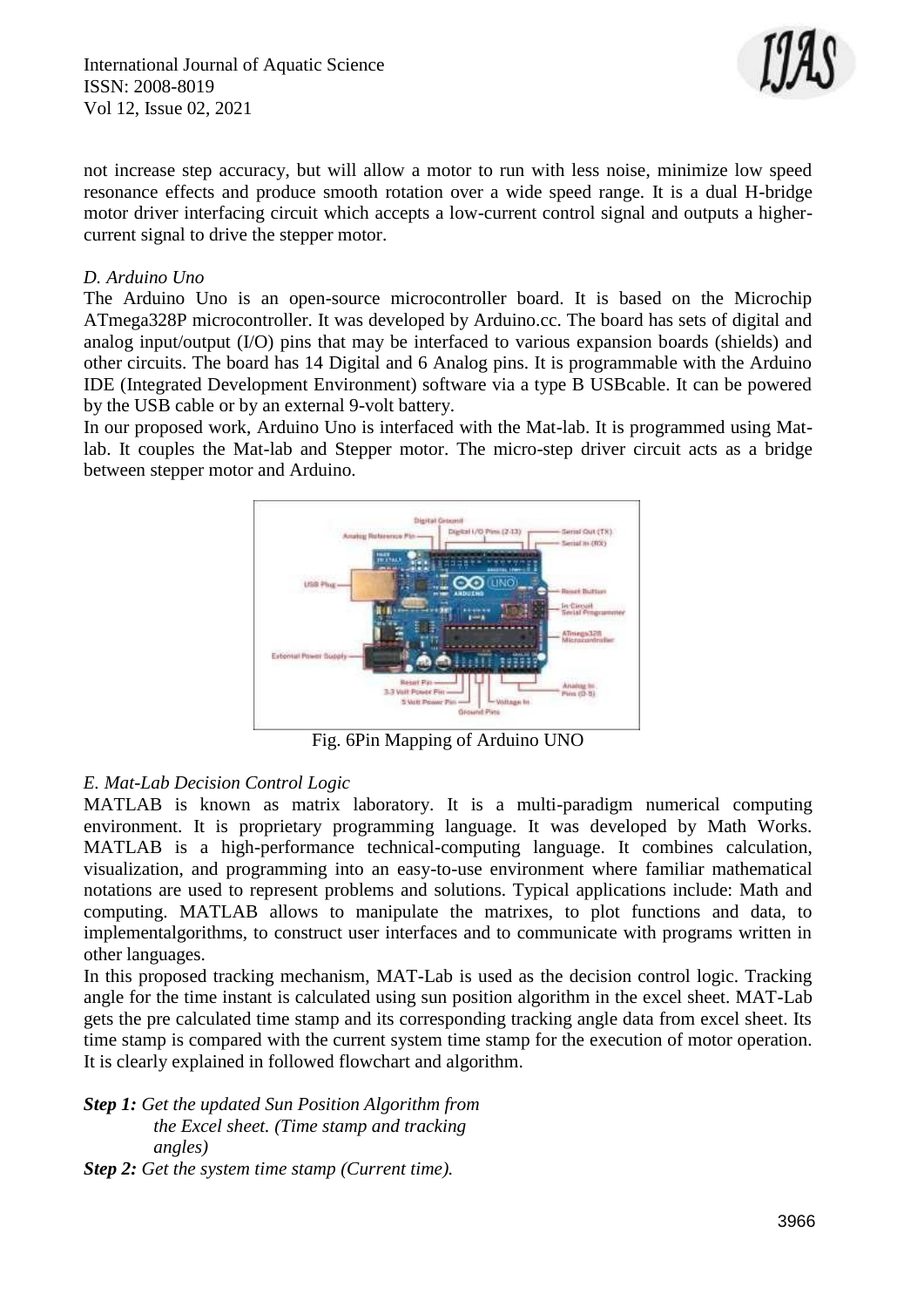

| <b>Step 3:</b> First time stamp in excel sheet and current           |                                                                                      |
|----------------------------------------------------------------------|--------------------------------------------------------------------------------------|
| system time stamp is compared.                                       |                                                                                      |
| <b>Step 4:</b> If, first time stamp $\leq$ Current system time       |                                                                                      |
| Calculation process will be executed                                 |                                                                                      |
| <b>Step 5:</b> During calculation process,                           |                                                                                      |
| stepper motor                                                        | Tracking angle is added to meet the range fixed in order to match with step angle of |
| <b>Step 6:</b> Once it is matched, get that time stamp A and         |                                                                                      |
| <i>tracking angle from the excel sheet</i>                           |                                                                                      |
| <b>Step 7:</b> If, time stamp $A = Current$ system time stamp        |                                                                                      |
| <b>Run</b> the motor                                                 |                                                                                      |
| <b>Step 8:</b> If, time stamp $A >$ Current system time stamp        |                                                                                      |
| Wait process will be executed                                        |                                                                                      |
| <b>Step 9:</b> During wait process,                                  |                                                                                      |
| if, Time stamp $A = Current$ system time, go to                      |                                                                                      |
| step 7 to proceed.                                                   |                                                                                      |
| <b>Step 10:</b> Repeat from the third step for time stamp B          |                                                                                      |
| <b>Step 11:</b> If, Last time stamp $=$ Current system time<br>stamp |                                                                                      |
| Motor rotation stops.                                                |                                                                                      |
| <b>Step 12:</b> Repeat from step 1 for next day.                     |                                                                                      |



Fig.7Flowchart of Decision Control Logic

# *F. Sun Position Algorithm*

The Sun Position Algorithm is used to find the tracking angles for the corresponding time for the modified collector. Sun Position Algorithm is based on Astronomical Algorithms by Jean Meeus. This Sun Position Calculations are referred in the NOAA Sunrise/Sunset and Solar Position Calculators. The sunrise and sunset results for the specified location are theoretically accurate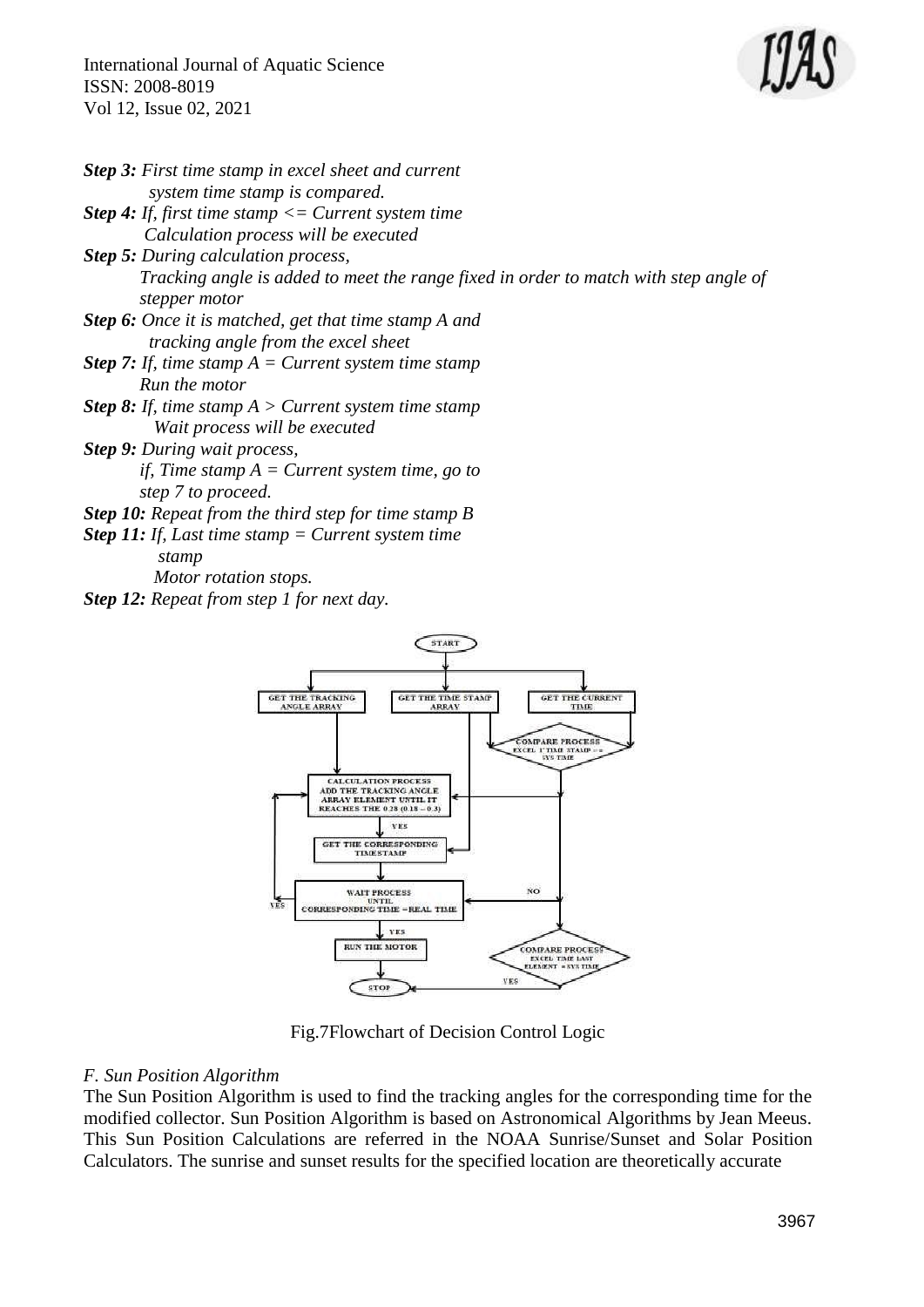

within a minute for the locations between  $+/- 72^{\circ}$  latitude, and within 10 minutes outside of those latitudes. However, due to some variations in atmospheric composition, temperature, pressure and conditions, observed values may vary from calculations.The Sun Position is calculated by the four basic inputs Latitude, Longitude, Date and Time.

# **2. RESULTS AND DISCUSSION**

Manual tracking for the modified collector setup is been carried out. The efficiency was obtained by calculating the mass flow rate of the hot fluid in the absorber tube. This sample work was carried out on a peak hour between 10.00am to 3.00pm. It was achieved utmost 75% efficiency. The experimental data are shown in fig.8. Thus, in order to increase its efficiency embedded based automation is designed for automatic tracking. Mat-lab is core of the tracking system. It is used as the programming software for Arduino thus, Arduino is interfaced with the Mat-lab. The Arduino Uno acts as a coupler for stepper motor and Mat-lab. Micro step driver is used as a bridge to amplify the low pulse signal to high pulse signal according to stepper motor. The micro step driver is powered by the appropriate power supply. The detailed hardware connection is shown in fig.9



Fig. 8Experimental data

It is the open loop tracking system which does not require any sensors. The Fresnel mirrors of PLFC system cannot be disturbed easily. Thus, sensors are not required to detect the errors. Mathematical Code is enough to track the Fresnel mirrors of PLFC system.



Fig. 9Hardware Connection